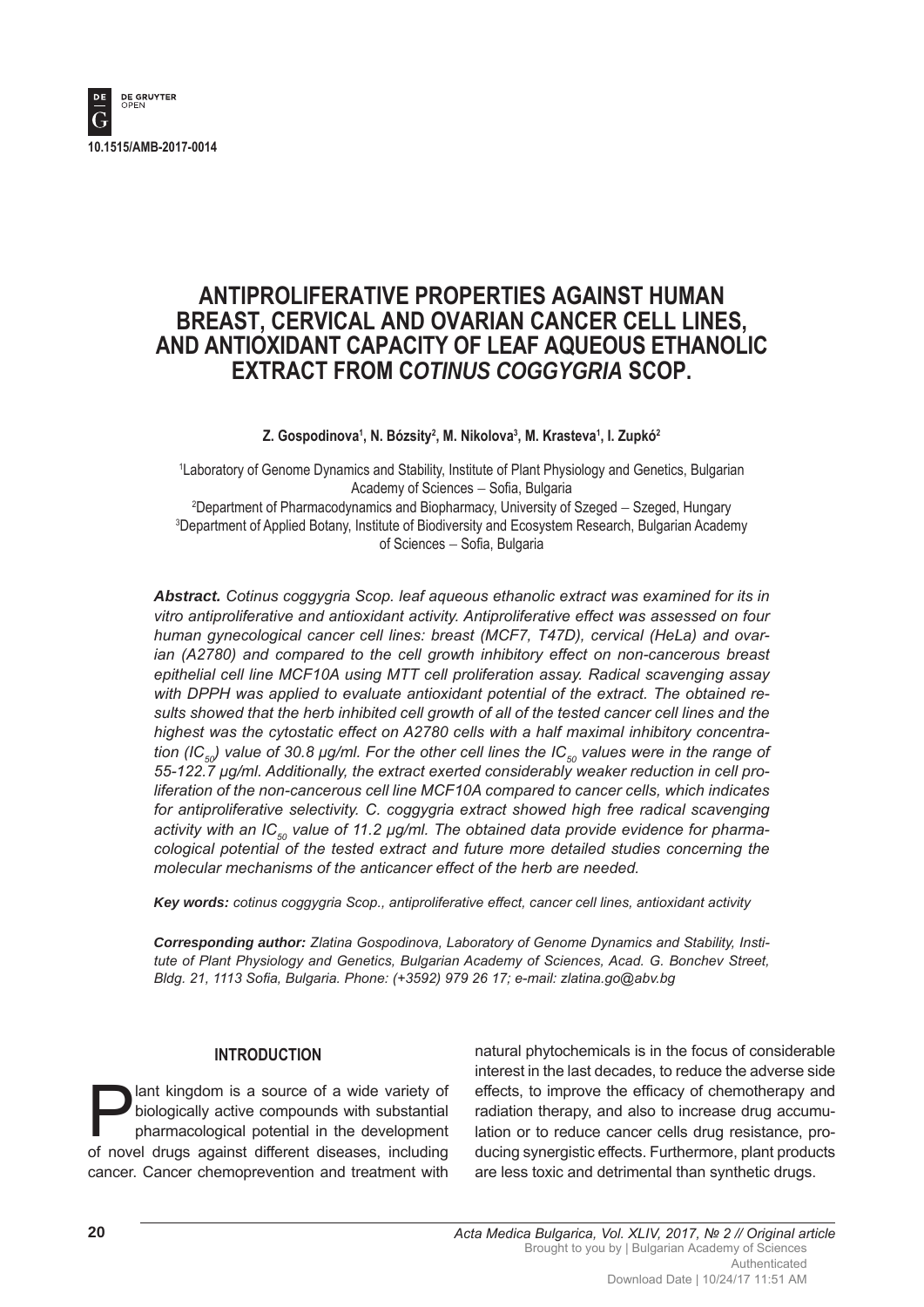*Cotinus coggygria* Scop. (syn. *Rhus cotinus* L.), also known as Eurasian smoke tree (local name – tetra, smradlika) is an important commercial medicinal plant routinely used in Balkan folk medicine and one of the fifteen most commonly used herbs in Bulgaria [18]. It is a deciduous, multiple-branching shrub or small tree from the Anacardiaceae family. Plant distribution involves southern Europe, the Mediterranean, the Caucasus, south-eastern and eastern Asia. In Bulgaria it occurs up to about 800 m asl. The plant is widely applied in the folk medicine of many countries due to its antimicrobial, anti-inflammatory, antihaemorragic [6] and antipyretic properties [11]. The usage of Eurasian smoke tree is predominantly external and though some authors consider it poisonous [26], it has also been applied orally for treatment of throat inflammations, paradontosis, gastric and duodenal ulcer, diarrhea [12], diabetes [14] and others. In Serbian folk medicine decoction of the *C. coggygria* bark has been used against cancer [15]. In Asia the herb is applied against hepatitis and anemia [1]. Syrup from the plant protects liver from chemical damaging, increases bile flow and the immunity of the body [23].

Phytochemical analyses of *C. coggygria* have identified broad range of compounds from various parts of the plant, such as total phenols; flavonoids; tannins; gallic acid [24]; 1,2,3,4,6-Penta-O-galloyl-β-Dglucose [4]; terpenoides; saponins [20] and others.

The antitumor properties of *C. coggygria* extracts are poorly studied and are limited to a few publications. Savikin et al. [22] reported that methanol extracts from leaves and flowers of *C. coggygria* from Serbia reduced significantly cell viability of human cervix carcinoma (HeLa) and colon carcinoma cell line (LS174). The methanol extract from the aerial part of Italian *C. coggygria* affected the cell cycle in four human cancer cells line (A549 – lung adenocarcinoma, MCF7 – breast cancer, U937 – histiocytic lymphoma and TK6 – human B lymphoblastoid cells) and exerted cytotoxic effects against A549 and MCF7 [19]. Antiproliferative effect on HeLa cells was observed after treatment with leaves methanolic extract of *C. coggygria* from Turkey [3]. Diethyl ether-soluble fraction of methanol *C. coggygria* wood extract from Romania inhibited considerably cell growth of ovarian cancer cell line (A2780) but displayed weaker effect on breast (MCF7, MDA-MB-231) and cervical (HeLa) cancer cell lines [2]. Among the active constituents of the plant, antineoplastic properties are ascribed to the gallic acid  $[13]$  and the flavonoids myricetin  $[27]$ , apigenin [21], quercetin [7].

The antioxidant properties of the plant represent a great interest of intensive studies and some authors reported that the high content of polyphenols in *C. cog-* *gygria* correlates with high antioxidant potential [9, 12, 17, 20]. According to Ivanova et al. [12] the antioxidant activity of smoke tree leaves infusions is the highest when compared to another twenty studied Bulgarian medicinal plants and was comparable to that of black and green tea and even higher than the worldwide famous teas rooibos, honeybush and mate.

# **AIM OF THE STUDY**

Taking into account the numerous valuable biological activities of *C. coggygria* determining considerable pharmacological potential and its slightly examined antitumor activity, the present study was undertaken to evaluate the antiproliferative properties of aqueous ethanolic leaf extract of the Bulgarian herb against four human cancer cell lines representing three of the most commonly diagnosed cancer types affecting women worldwide (breast, cervical and ovarian) and to compare the effect of the extract on cell growth of a non-cancerous cell line. The *in vitro* antioxidant capacity of the extract by assessment of the free radical scavenging activity was also studied.

# **MATERIAL AND METHODS**

# *Plant extract*

*Cotinus coggygria* Scop. aqueous ethanolic extract from dry leaves was produced and provided by Vemo 99 Ltd. (Sofia, Bulgaria). The active substances in the extract included (in percent of dry matter): total polyphenols, determined as catechin (from 27.0 to  $32.0\%$ ); flavonoids, determined as apigenin (15.0%); flavonoids, determined as quercetin (2.0%) (http:// www.vemo-vsv.com/products/herbal-extracts/cotinus-coggygria/) and others.

## *Cell lines and cultivation*

Human breast cancer cell lines MCF7 and T47D, cervical cancer cell line HeLa and ovarian cancer cell line A2780 were purchased from ECACC (European Collection of Cell Cultures, Salisbury, UK) and were cultivated in minimal essential medium (MEM) supplemented with 10% fetal bovine serum (FBS), 1% non-essential amino acids (NEAA) and an antibiotic-antimycotic mixture (Life Technologies, Paisley, Scotland, UK). Non-cancerous breast epithelial cell line MCF10A was supplied by the American Type Culture Collection (ATCC, Manassas, Virginia, USA) and was cultivated in MEM medium with 5% FBS, 1% sodium pyruvate, 1% NEAA, 20 ng/ml human epidermal growth factor (hEGF), 10 μg/ml insulin and 0.05 mM hydrocortisone (Sigma-Aldrich, Germany). The cells were grown in a humidified atmosphere contain-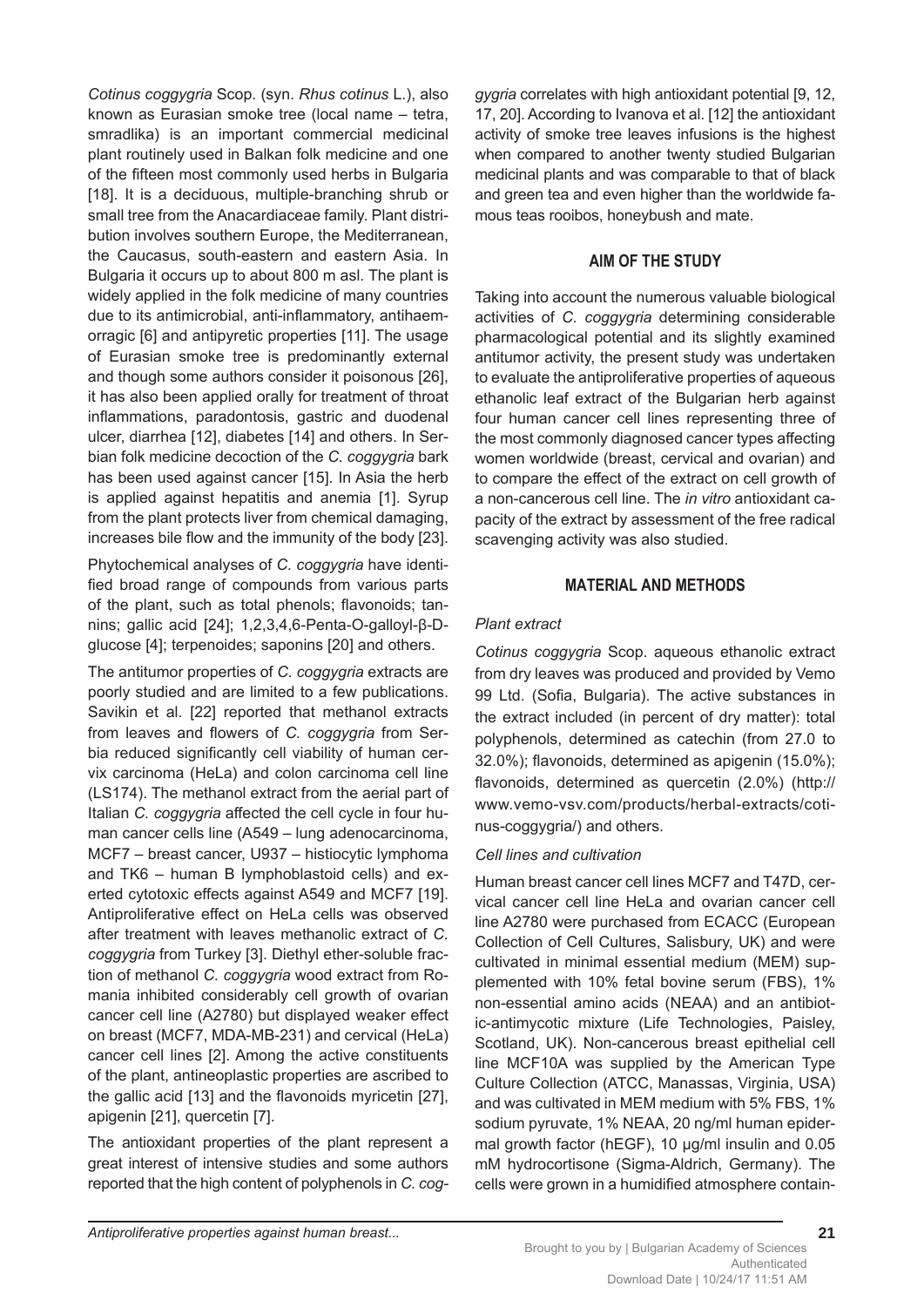ing 5%  $CO<sub>2</sub>$  at 37°C. Cell counts were accomplished with a Z1 Coulter Particle Counter (Beckman Coulter Hungary Ltd., Budapest, Hungary).

#### *MTT cell proliferation assay*

Cell proliferation was measured using MTT [3-(4,5-dimethylthiazol-2-yl)-2,5-diphenyl tetrazolium bromide] colorimetric assay [16]. Cell lines were seeded into 96-well microplates (5000 cells/well) in a final volume of 200 μl and attached to the bottom of the well overnight. On the next day, the medium was removed and 200 μl new medium containing the studied extract in final concentrations of 10, 30, 60, 90, 120, 150, 180 μg/ ml was added. Wells with untreated cells were used as controls. After 72 h incubation, cell proliferation was determined by the addition of 20 μl of MTT solution (5 mg/ml) for 4 h. The medium was then removed, the formazan complex was solubilized in DMSO and the absorbance was measured at 545 nm with an ELISA reader. Stock solution of the plant extract (at concentration 60 mg/ml) was prepared with DMSO, while the final concentrations (10-180  $\mu$ g/ml) were prepared in culture medium. In a previous set of experiments we found that concentrations of DMSO up to 0.3% have no statistically significant effect on the cell proliferation as determined under the same conditions.

The data were presented as means  $\pm$  standard error of the mean (SEM) of two separate experiments each performed in at least five parallel repeats.  $IC_{50}$  values were calculated by means of GraphPad Prism 4 (GraphPad Software, San Diego, CA, USA). Statistical differences between control and treated groups were evaluated using one-way analysis of variance (ANO-VA) followed by the Dunnett's post-hoc test. A value of  $p < 0.05$  was considered statistically significant.

## *DPPH radical scavenging activity*

The stable 2,2-diphenyl-1-picryl hydrazyl radical (DPPH) was used for determination of free radical scavenging activity of the studied samples [25]. Different concentrations of *C. coggygria* extract and the synthetic antioxidant butylated hydroxytoluene (BHT) solution (5, 10, 20, 50 and 100 μg/ml in methanol) as well as of gallic acid (1, 2, 5, 10, 20, 50 and 100 μg/ ml) were added at an equal volume (2.5 ml) to methanol solution of DPPH (0.3 mM, 1 ml). After 30 min at room temperature, the absorbance (Ab) values were measured at 517 nm on a spectrophotometer (Jenway 6320D) and converted into the percentage antioxidant activity using the following equation:

DPPH antiradical scavenging capacity  $(\% ) = [1 - (Ab \text{sample} - \text{Ab}_{\text{blank}}$ )/Ab<sub>ontrol</sub>]  $\times$  100

Methanol (1.0 ml) plus plant extract solution (2.5 ml) was used as a blank, while DPPH solution plus methanol was used as a control. The measurements of each sample were carried out in triplicate and the data were presented as means  $\pm$  standard error of the mean (SEM). The IC<sub>50</sub> values were calculated by Software Prizm 3.00.

# **RESULTS**

#### *Antiproliferative activity of C. coggygria extract on MCF7, T47D, HeLa, A2780 and MCF10A cells*

The antiproliferative potential of the extract was assessed on a panel of four human tumor cell lines MCF7, T47D, HeLa, A2780 in comparison with control non-cancerous cell line MCF10A after 72 h treatment period in the range of concentrations from 10 to 180 μg/ml using the MTT assay.

The obtained results showed that the extract decreased significant cell growth of all tested cancer cell lines (Fig. 1) and the detected cytostatic effect was most considerable against ovarian cancer cells A2780 with  $IC_{50}$  value of 30.8 µg/ml. The calculated  $IC_{50}$  concentrations of the extract for MCF7, T47D and HeLa cell lines were 55 μg/ml, 61.1 μg/ml and 122.7 μg/ml, respectively. For the most sensitive cell line – A2780, cell proliferation reached the lowest value of 7.42% at concentration 90 μg/ml. From all of the tested cancer cell lines, the proliferation of cervical cancer cells HeLa was less affected by the extract with reduced cell growth of 31.56% at 180 μg/ml.



*Fig. 1.* MTT cell proliferation assay of MCF7, T47D, HeLa, A2780 and MCF10A cells treated with increasing concentrations of *Cotinus coggygria* Scop. extract for 72 h. Error bars represent standard error of the mean (SEM)

In regard to MCF10A cells, a slight dose-dependent reduction in the cell growth was observed after 72 h extract exposure in a considerably lower rate compared to the cancer cells. Cell proliferation decreased from 98.54% at concentration of 10 μg/ml to 70.28% at the highest concentration of 180 μg/ml  $(IC_{50} > 180 \mu g/ml)$ .

Statistical analysis was performed indicating considerable significant differences between treated groups and control with p-values of less than 0.05 (Table 1).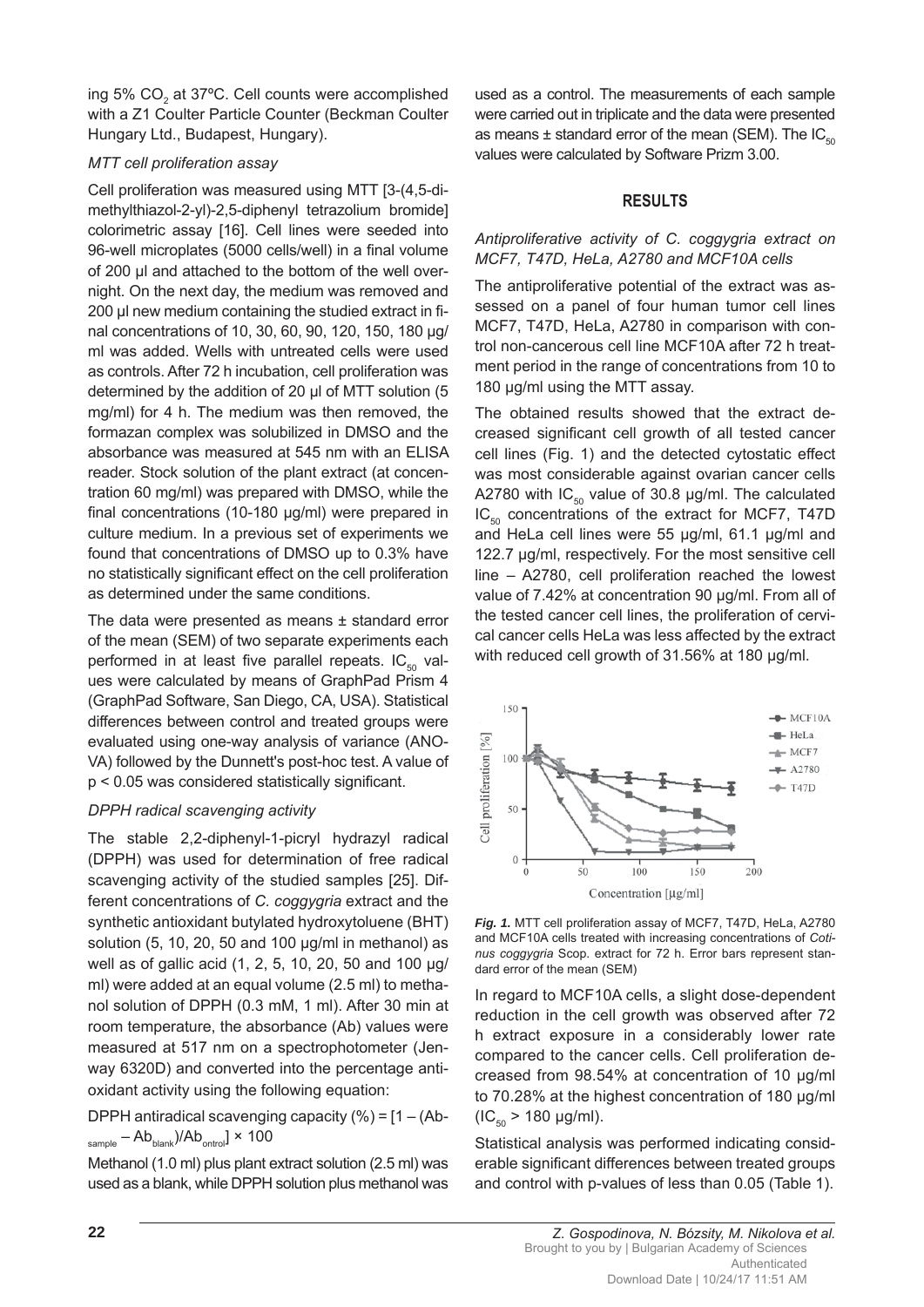#### *Antioxidant activity of C. coggygria extract*

The methanolic solution of *C. coggygria* extract, synthetic antioxidant BHT as well as gallic acid as a compound of the plant extract were evaluated for free radical scavenging activity using DPPH assay. Antioxidant activity presented as half maximal inhibitory concentration was found to be 11.2, 12.6 and 1.4 μg/ml for C. coggygria extract, BHT and gallic acid, respectively. The methanolic solution of gallic acid showed the strongest antioxidant activity (Fig. 2).



*Fig. 2.* Free radical scavenging activity of the *Cotinus coggygria* Scop. extract using DPPH. Error bars represent standard error of the mean (SEM)

| <b>Concentration [µg/ml]</b> | Cell proliferation [% ± SEM] |                  |                   |                  |                  |
|------------------------------|------------------------------|------------------|-------------------|------------------|------------------|
|                              | MCF7                         | T47D             | HeLa              | A2780            | MCF10A           |
| 10                           | $104.84 \pm 5.87$            | $96.98 \pm 2.28$ | $110.29 \pm 3.31$ | $97.70 \pm 3.05$ | $98.54 \pm 0.71$ |
|                              |                              |                  | $^\star$          |                  |                  |
| 30                           | $95.57 \pm 4.15$             | $89.36 \pm 2.87$ | $90.46 \pm 1.83$  | $58.06 \pm 2.32$ | $86.88 \pm 5.34$ |
|                              |                              | $**$             | $^\star$          | $***$            |                  |
| 60                           | $41.27 \pm 3.40$             | $52.49 \pm 3.15$ | $79.14 \pm 2.71$  | $8.10 \pm 1.36$  | $82.83 \pm 5.68$ |
|                              | $***$                        | $***$            | $***$             | $***$            |                  |
| 90                           | $19.96 \pm 2.22$             | $31.34 \pm 1.77$ | $63.89 \pm 2.06$  | $7.42 \pm 0.71$  | $80.86 \pm 5.22$ |
|                              | $***$                        | $***$            | $***$             | $***$            |                  |
| 120                          | $17.25 \pm 3.27$             | $26.60 \pm 1.75$ | $50.22 \pm 2.27$  | $7.68 \pm 0.78$  | $77.59 \pm 6.70$ |
|                              | $***$                        | $***$            | $***$             | $***$            | $\star$          |
| 150                          | $13.28 \pm 1.28$             | $29.07 \pm 2.13$ | $45.89 \pm 3.80$  | $11.69 \pm 1.31$ | $73.33 \pm 5.48$ |
|                              | $***$                        | $***$            | $***$             | $***$            | $**$             |
| 180                          | $14.61 \pm 2.33$             | $27.73 \pm 2.05$ | $31.56 \pm 2.40$  | $11.31 \pm 0.80$ | $70.28 \pm 5.85$ |
|                              | $***$                        | $***$            | $***$             | $***$            | $***$            |

**Table 1.** Statistical analysis of MTT cell proliferation assay results (mean ± SEM)

\*, \*\* and \*\*\* indicate significant differences from the control group by Dunnett's test (\*  $p < 0.05$ , \*\*  $p < 0.01$ , \*\*\*  $p < 0.001$ ).

## **DISSCUSSION**

Nowadays, over 60% of the applied anticancer agents originate from natural sources such as plants, marine flora and fauna, and microorganisms [5], among which plants species are the most used due to their wide availability, great variety and numerous valuable properties.

As a species with a wide range of pharmacological activities *C. coggygria* is of great scientific interest and finds application in cosmetic and medical products. The antitumor properties of the herb extracts are slightly investigated. In respect to the Bulgarian plant the available data concerning its anticancer properties are restricted only to a previous study of the authors [10], which detected cytotoxic activity of the extract on human breast cancer cell line MCF7 (IC $_{50}$  value 40.6 µg/ml) and less toxicity to non-cancerous cell line MCF10A.

*In vitro* studies on human cervical cancer cell line HeLa and colon cancer cell line LS174 demonstrated that methanol extracts of leaves and flowers of *C. coggygria* exhibited significant cytotoxic activity with  $IC_{50}$  values of 19.01 μg/ml and 29.4 μg/ml, respectively for HeLa cells, and 65.4 μg/ml and 41.3 μg/ml, respectively against LS174 cells [22]. Another research concerning HeLa treatment with methanolic plant leaves extract indicated inhibitory effect on cancer cell growth (IC $_{50}$  concentration of 293 µg/ml) and considerably weaker antiproliferative properties against normal Vero cell line [3]. Cell viability of lung cancer (A549) and breast cancer (MCF7) cell lines was decreased by methanol extract from aerial part of *C. coggygria* and in regard to MCF7 cells reduction was in a dose-dependent manner after treatment at concentrations 0.05%, 0.1%, and 0.15% v/v. The cytotoxic effect in MCF7 was found to be reversible at first two concentrations but irreversible at the high-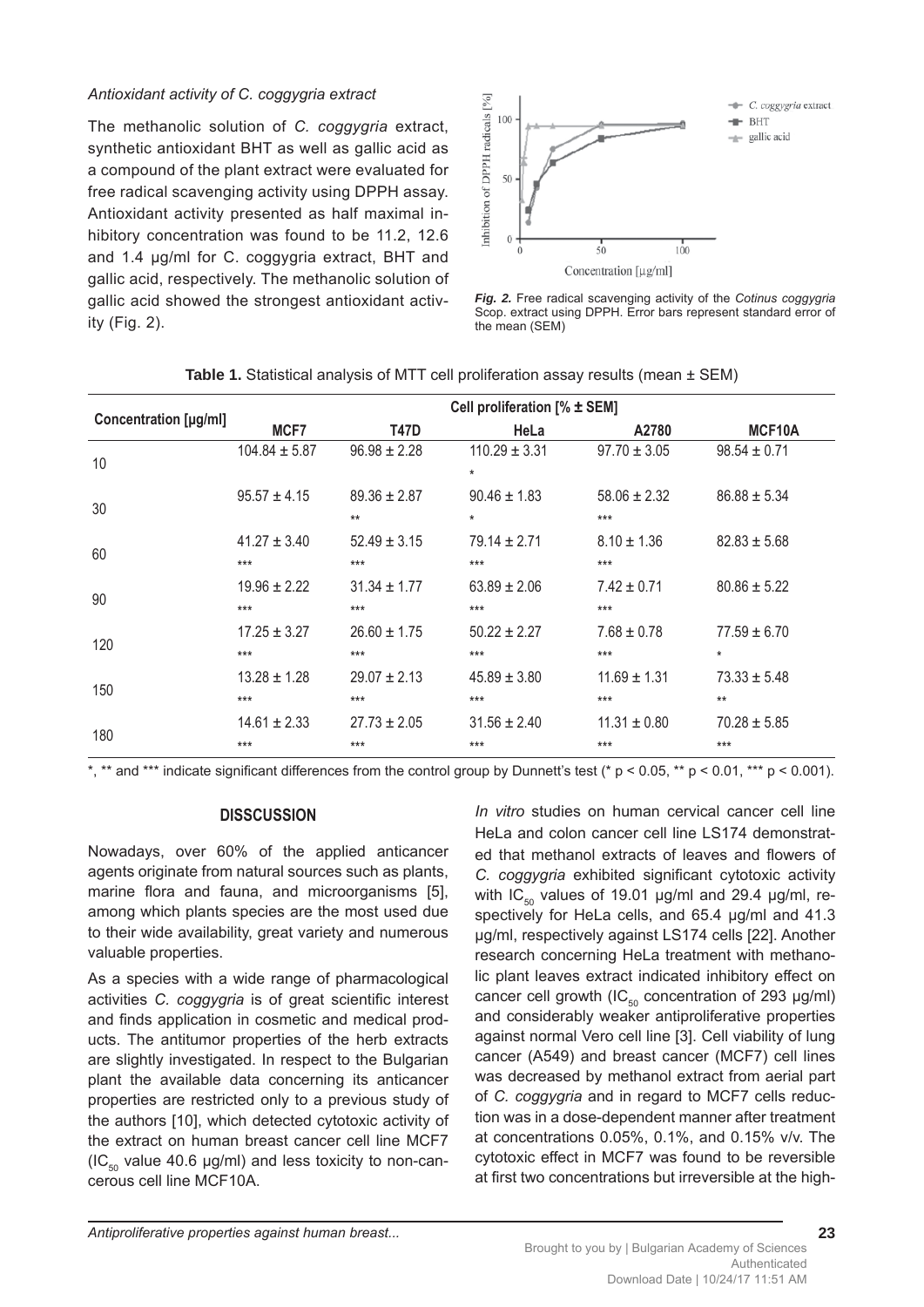est dose. A dose-dependent effect of the extract was also observed on the cell cycle distribution of breast cancer cell line with significant increase in the percentage of cells in G1 phase. *C. coggygria* extract blocked cell cycle of A549, MCF7, U937 (histiocytic lymphoma) and TK6 (human B lymphoblastoid) cells after 24 h exposure at concentration 0.15% v/v [19].  $IC_{50}$  concentration for cervical cancer cells HeLa calculated in our study (122.7 μg/ml) takes an intermediate position when compared to the values reported in another studies and is the highest with respect to  $IC_{50}$  concentrations detected in the present research for breast and ovarian cancer cell lines. The abovementioned values indicate that among the four here tested cancer cell lines, HeLa cells are the most resistant to the cell growth inhibitory effect of the herb aqueous ethanolic extract, while A2780 ovarian cancer cell line is the most sensitive with the lowest value of  $IC_{50}$ . From all four tested cancer cell lines dose-dependency in the antiproliferative effect of the extract was observed on HeLa cells, while for A2780, MCF7 and T47D cells it was not dose-dependent for all concentration ranges. A slight reduction of the inhibitory effect at the highest applied concentrations was observed when compared to the middle-range concentrations, which is not unusual for some plants extracts.

In order to evaluate the utility of a substance as a potential pharmacological agent, the prevalence of therapeutic effect than toxicity is of significant importance. Our results, revealing weak effect of the herb extract on the cell proliferation of the non-cancerous cell line MCF10A compared to the cancer cells, are indicative for considerable selectivity in the antiproliferative effect. In regard to the cytotoxic properties towards non-cancerous cell lines a publication reported that ethanol and water extracts of the herb decreased cell viability of human gingival fibroblasts (HGF-1) and keratinocytes (HaCaT) in concentration of 5 mg/ ml, which is much higher than the doses applied in the present study [8].

The antioxidant activity of the *C. coggygria* extracts and its second metabolites is of great research interest and is elaborately studied. The here obtained results on the antioxidant activity of the Bulgarian plant extract are consistent with previous data concerning other *C. coggygri*a extracts [9, 12], which showed marked antioxidant properties of the herb. The found IC<sub>50</sub> value of 11.2 μg/ml for C. coggygria extract was even lower in comparison to the  $IC_{50}$  concentration of the synthetic antioxidant BHT (12.6 μg/ml), but higher when compared to the gallic acid (1.4 μg/ml).

In conclusion, the here presented results revealed that leaf aqueous ethanolic extract from Bulgarian medicinal plant *Cotinus coggygria* Scop. possesses antiproliferative properties against four human cancer cell lines and the strongest inhibitory effect is detected against A2780 ovarian cancer cells. The proliferation of the non-cancerous cell line MCF10A was affected to a considerably lower degree which is indicative for high selectivity. The extract also exhibited considerable free-radical scavenging activity. Further investigations will be directed to clarification of the molecular mechanisms underlying the anticancer activity of the extract.

#### **Acknowledgements**

The authors are grateful to Vemo 99 Ltd. for providing the extract of *Cotinus coggygria* Scop. This work was supported by the grant №BG051PO001-3.3.06-0025, financed by the European Social Fund and Operational Programme Human Resources Development (2007–2013) and co-financed by Bulgarian Ministry of Education and Science.

# **REFERENCES**

- 1. Ajaib M, Khan ZUD, Khan N, Wahab M. Ethnobotanical studies on useful shrubs of District Kotli, Azad Jammu & Kashmir, Pakistan. Pak J Bot, 2010;42(3):1407-1415.
- 2. Antal DS, Ardelean F, Pinzaru I et al. Effects of cyclodextrin complexation on the anti-cancer effects of Cotinus coggygria extract and its constituents, butein and sulfuretin. Revista de chmie, 2016;67(8):1618-1622.
- 3. Artun FT, Karagoz A, Ozcan G et al. In vitro anticancer and cytotoxic activities of some plant extracts on HeLa and Vero cell lines. J BUON, 2016;21(3):720-5.
- 4. Cha MR, Park JH, Choi YH et al. Alphaglucosidase inhibitors from the branches extract of Cotinus coggygria. Korean J Pharmacogn, 2009;40(3):229-232.
- 5. Cragg GM, Kingston DGI, Newman DJ, editors. Anticancer Agents from Natural Products. Boca Raton, FL: Brunner-Routledge Psychology Press, Taylor & Francis Group; 2005.
- 6. Demirci B, Demirci F, Başer KHC. Composition of the essential oil of Cotinus coggygria Scop. from Turkey. Flavour Frag J, 2003;18:43-44.
- 7. Duo J, Ying GG, Wang GW, Zhang L. Quercetin inhibits human breast cancer cell proliferation and induces apoptosis via Bcl-2 and Bax regulation. Mol Med Rep, 2012;5(6):1453- 1456.
- 8. Ferrazzano GF, Roberto L, Catania MR et al. Screening and scoring of antimicrobial and biological activities of Italian vulnerary plants against major oral pathogenic bacteria. Evid Based Compl Alternat Med, 2013;2013:316280.
- 9. Georgieva L, Mihaylova D. Screening of total phenolic content and radical scavenging capacity of Bulgarian plant species. Int Food Res J, 2015;22(1):240-245.
- 10. Gospodinova Z, Antov G, Christova R, Krasteva M. Extracts from Tanacetum vulgare L. and Cotinus coggygria Scop. exert a lower in vitro inhibitory effect on normal mammary epithelial cell viability than on breast cancer. Anticancer Res Abstracts